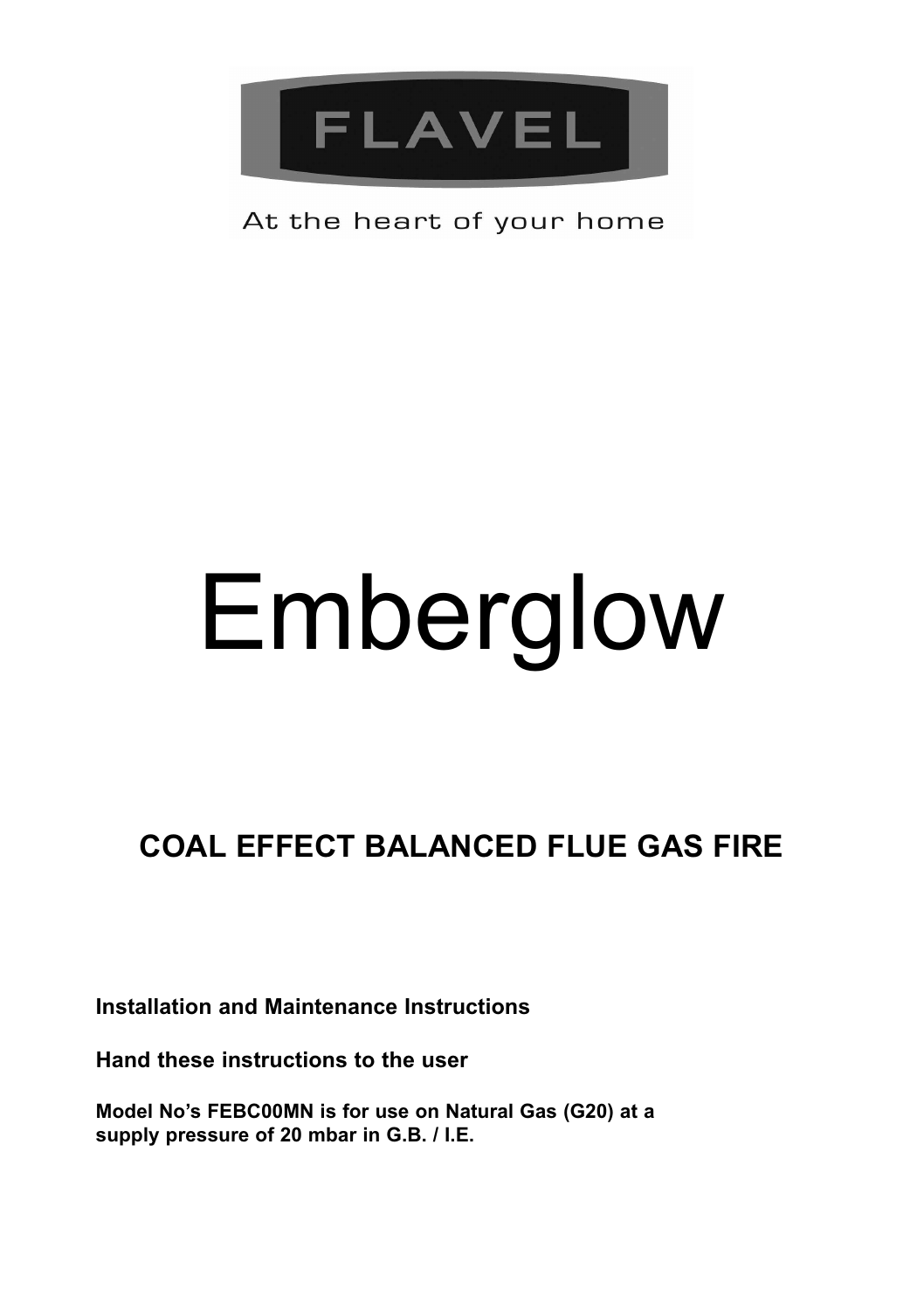#### **Information Requirements for Commission Regulation (EU) 2015/1188**

| <b>Model Identifier</b>                               | <b>FEBC**MN</b>                                               |
|-------------------------------------------------------|---------------------------------------------------------------|
| <b>Indirect Heating Functionality</b>                 | No                                                            |
| <b>Direct Heat Output</b>                             | 4.3kW                                                         |
| <b>Indirect Heat Output</b>                           | <b>Not Applicable</b>                                         |
| Fuel                                                  | <b>Natural Gas (G20)</b>                                      |
| <b>NO<sub>x</sub></b> Emissions                       | 130mg/kWh                                                     |
| <b>Nominal Heat Output</b>                            | 4.3kW                                                         |
| Minimum Heat Output (Indicative, all models)          | 1.0 <sub>k</sub> W                                            |
| <b>Useful Efficiency at Nominal Heat Output</b>       | 86.9%                                                         |
| Useful Efficiency at Minimum Heat Output (Indicative) | 50.0%                                                         |
| Auxilliary Power Consumption at Nominal Heat Output   | 0.01kW                                                        |
| <b>Auxilliary Power Consumption at Minimum Output</b> | 0.01kW                                                        |
| <b>Auxilliary Power Consumption at Standby Mode</b>   | Not applicable                                                |
| <b>Permanent Pilot Flame Requirement</b>              | Not applicable                                                |
| Type of Heat Output / Room Temperature Control        | Two or more manual<br>stages, no room<br>temperature control. |

**Contact Details BFM Europe Ltd. Gordon Banks Drive Trentham Lakes North Stoke-on-Trent ST4 4TJ Tel : 01782 339000**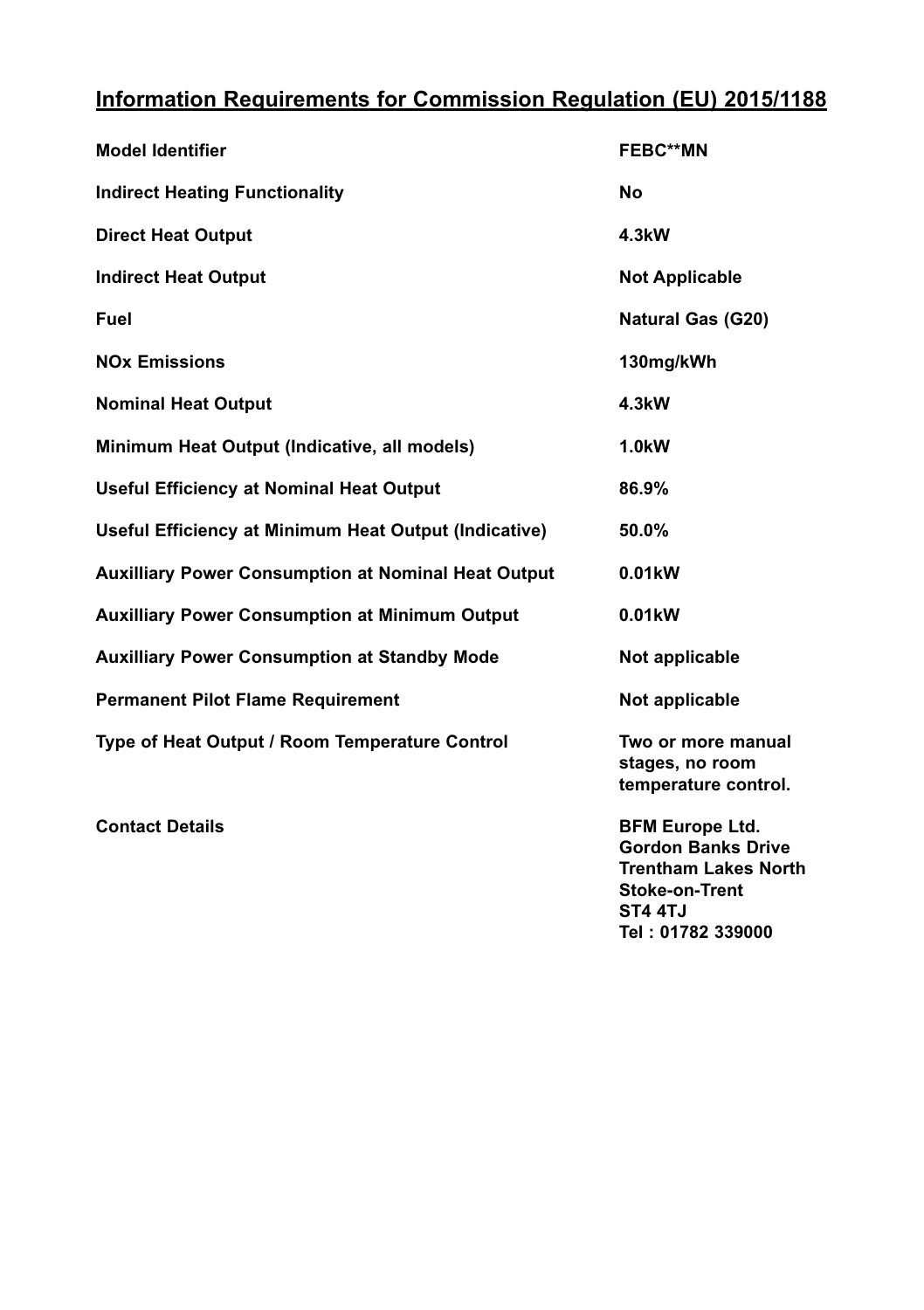## **CONTENTS**

|                  |                                                | <b>PAGE</b> |
|------------------|------------------------------------------------|-------------|
| <b>Section 1</b> | <b>Information and Requirements</b>            |             |
| 1.0              | Appliance Information                          | 3           |
| 1.1              | Conditions of Installation                     | 4           |
| 1.2              | Fireplace surround & suitability               | 4           |
| 1.3              | <b>Flue Terminal Position</b>                  | 5           |
| 1.4              | Shelf position                                 | 6           |
| 1.5              | Hearths                                        | 6           |
| <b>Section 2</b> | <b>Installation of Fire</b>                    |             |
| 2.1              | Unpacking the fire                             | 6           |
| 2.2              | Preparation of the wall                        | 7           |
| 2.3              | Preparation of the flue hole                   | 8           |
| 2.4              | Preparation of the flue pipes                  | 9           |
| 2.5              | Installation of the gas supply                 | $10 - 11$   |
| 2.6              | Securing of the combustion chamber to the wall | $11 - 12$   |
| 2.7              | Fitting the terminal guard                     | 12          |
| 2.8              | Removal & refitting of the glass frame         | 13          |
| <b>Section 3</b> | <b>Assembling Fuel Bed and Commissioning</b>   |             |
| 3.1              | Fitting the fuel bed                           | 14          |
| 3.2              | Lighting the appliance                         | $15 - 16$   |
| 3.3              | Fitting the fender                             | 17          |
| 3.4              | Fitting the canopy                             | 17          |
| <b>Section 4</b> | <b>Maintenance</b>                             |             |
| 4.1              | Removal of the Burner Assembly                 | 18          |
| 4.2              | Removal of the Control Valve                   | 18-19       |
| 4.3              | Removal of the Battery Pack                    | 19          |
| 4.4              | Removal of the Pilot Assembly                  | 19          |
| 4.5              | Removal of the Touch Control Switch            | 19-20       |

The model no. of this appliance is on the rating plate, which is affixed to the battery pack retaining bracket on the front right hand side of the fire. The product is manufactured by:-

BFM Europe Ltd, Trentham Lakes, Stoke-on-Trent, Staffordshire, ST4 4TJ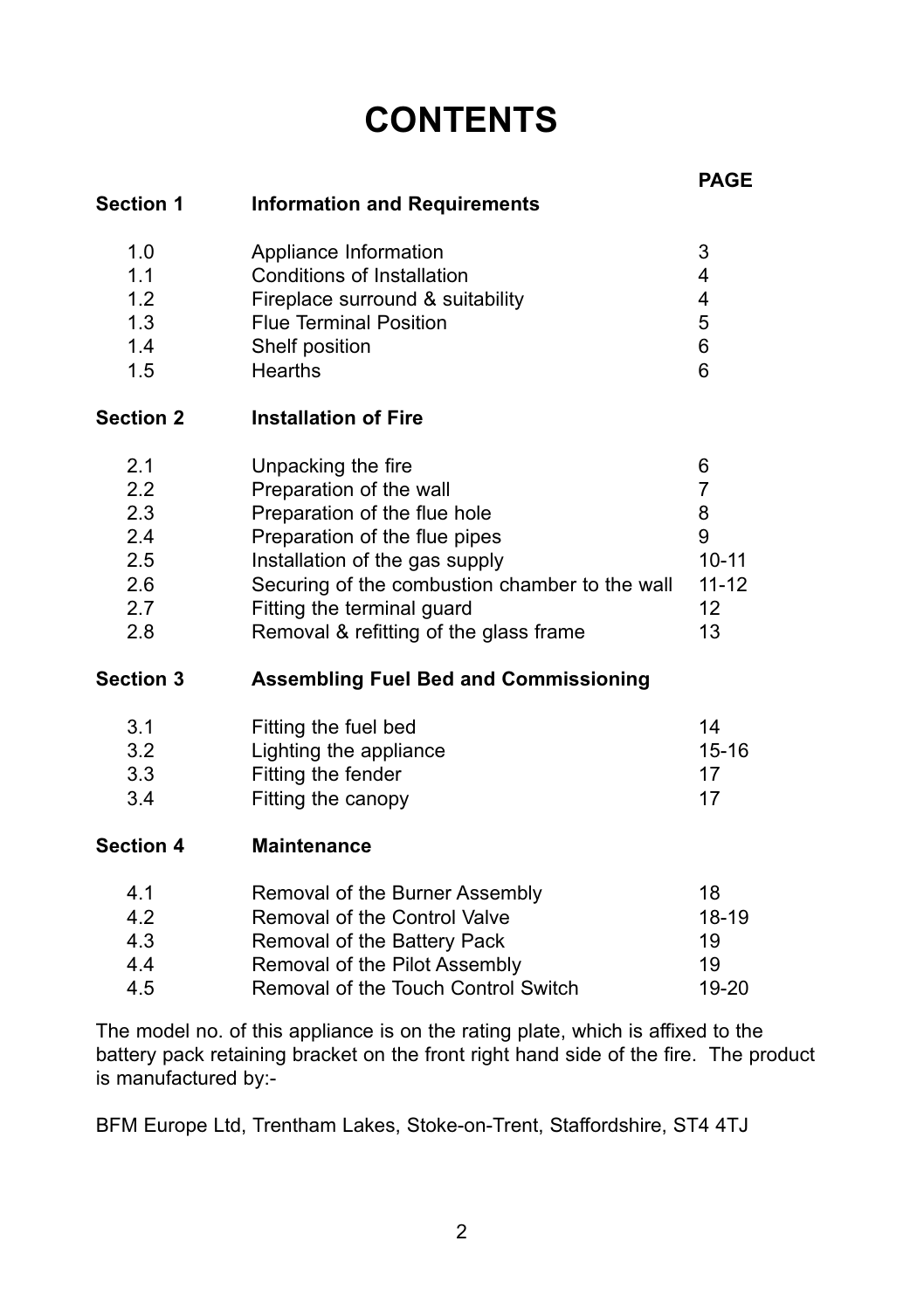#### **SECTION 1 INFORMATION AND REQUIREMENTS**

#### **1.0 APPLIANCE INFORMATION**

| Main injector: (1 off)     | Bray Injector Elbow - size 36         |
|----------------------------|---------------------------------------|
| Pilot Type:                | S.I.T.140 Series NG - size 27         |
| Max. Gross Heat Input:     | 5.25 kW                               |
| Min. Gross Heat Input:     | 2.05 kW                               |
| Gas Rate:                  | 0.470 $m^3$ /hr (High)                |
|                            | $0.190 \; \text{m}^3/\text{hr}$ (Low) |
| Cold Pressure:             | 20.0+/-1.0 mbar (8.0 +/- 0.4 in w.g.) |
| lgnition:                  | Integral to gas valve                 |
| Electrode Spark Gap:       | 4.0 <sub>mm</sub>                     |
| Weight (Product & Fender): | 33 kg                                 |
| Weight (Canopy):           | 23 kg                                 |

#### **Efficiency Declaration**

The efficiency of this appliance has been measured as specified in BS EN 613 : 2001 and the result is 78%. The gross calorific value of the fuel has been used for this efficiency calculation. The test data from which it has been calculated has been certified by the British Standards Institute (BSI) Testing Services. The efficiency value may be used in the UK Government's Standard Assessment Procedure (SAP) for energy rating of dwellings.

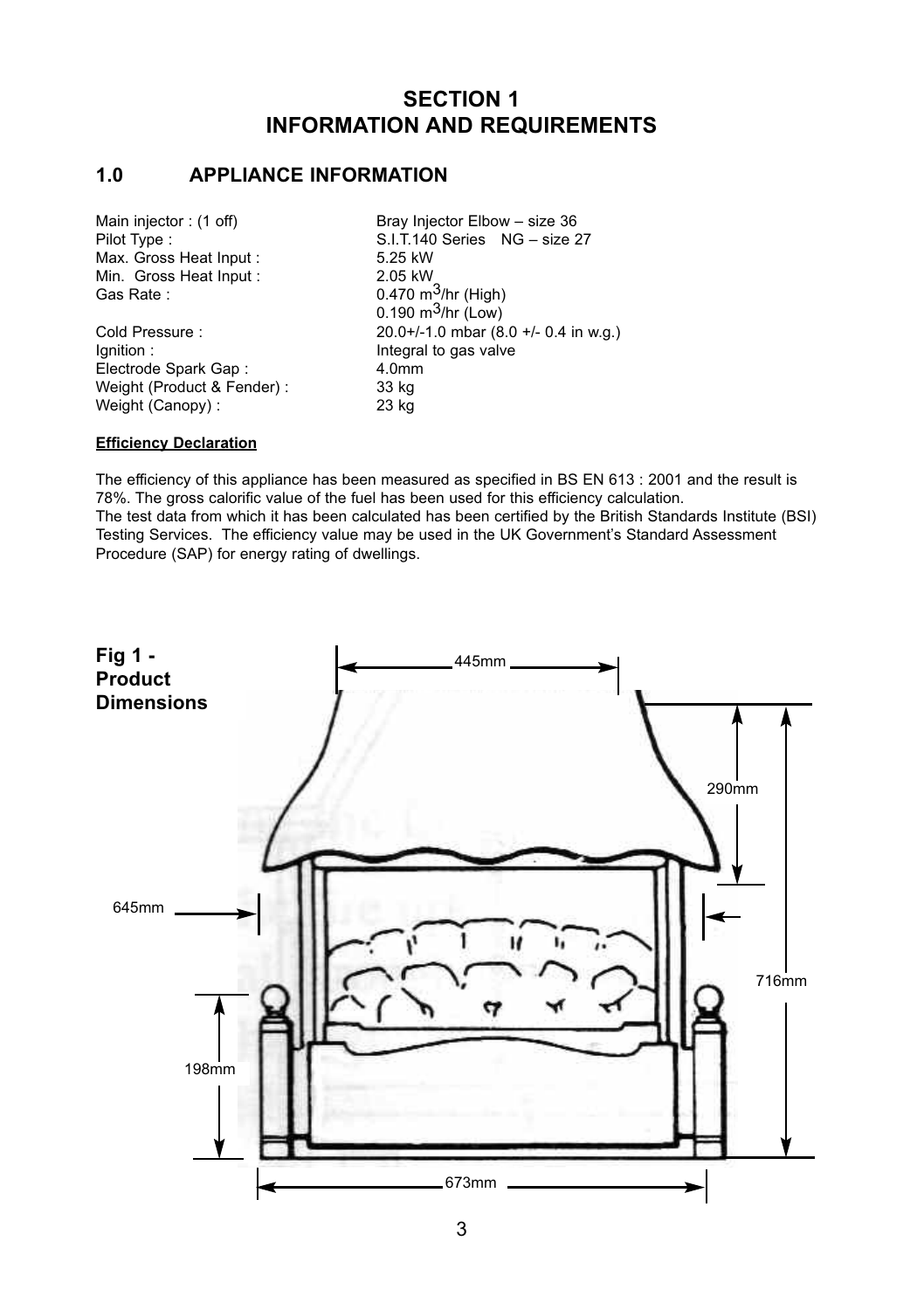#### **INSTALLATION REQUIREMENTS**

#### **1.1 CONDITIONS OF INSTALLATION**

#### **In Great Britain :-**

It is the law that all gas appliances are installed only by a GAS SAFE Registered Installer, in accordance with these installation instructions and the Gas Safety (Installation and Use) Regulations 1998 as amended. Failure to install appliances correctly could lead to prosecution. It is in your own interest and that of safety to comply with the law.

The installation must also be in accordance with all relevant parts of the Local and National Building Regulations where appropriate, the Building Regulations (Scotland Consolidation) issued by the Scottish Development Department, and all applicable requirements of the following British Standard Code of Practice.

- 1. B.S. 5871 Part 3 Installation of Decorative Fuel Effect Gas Fires
- 2. B.S. 6891 Installation of Gas Pipework
- 3. B.S. 5440 Parts 1 & 2 Installation of Flues and Ventilation
- 4. I.S. 813 : 1996 Domestic Gas Installation (Republic of Ireland)

If installing this product into a timber framed building, please consult document IGE / UP 7, issued by the Institute of Gas Engineers.

#### **In Republic of Ireland :-**

**No purpose made additional ventilation is normally required for this appliance, when installed in G.B. When Installing in I.E. please consult document I.S. 813 : 1996 Domestic Gas Installation, which is issued by the National Standards Authority of Ireland. If installing in Northern Ireland, please consult local building regulations. Any purpose made ventilation must be checked periodically to ensure that it is free from obstruction.**

#### **1.2 FIREPLACE / SURROUND SUITABILITY**

The fire must only be installed on a hearth it **must not be installed directly onto carpet or other combustible floor materials.**

The fire is suitable for fitting to non-combustible fire place surrounds and proprietary fire place surrounds with a temperature rating of at least  $150^{\circ}$ c.

**If a heating appliance is fitted directly against a wall without the use of a fire surround or fire place all combustible material must be removed from behind the trim. Soft wall coverings such as blown vinyl, wall paper etc. could be affected by the rising hot air and scorching and/or discoloration may result. Due consideration should be made to this when installing or decorating.**

#### **1.3 FLUE TERMINAL POSITION**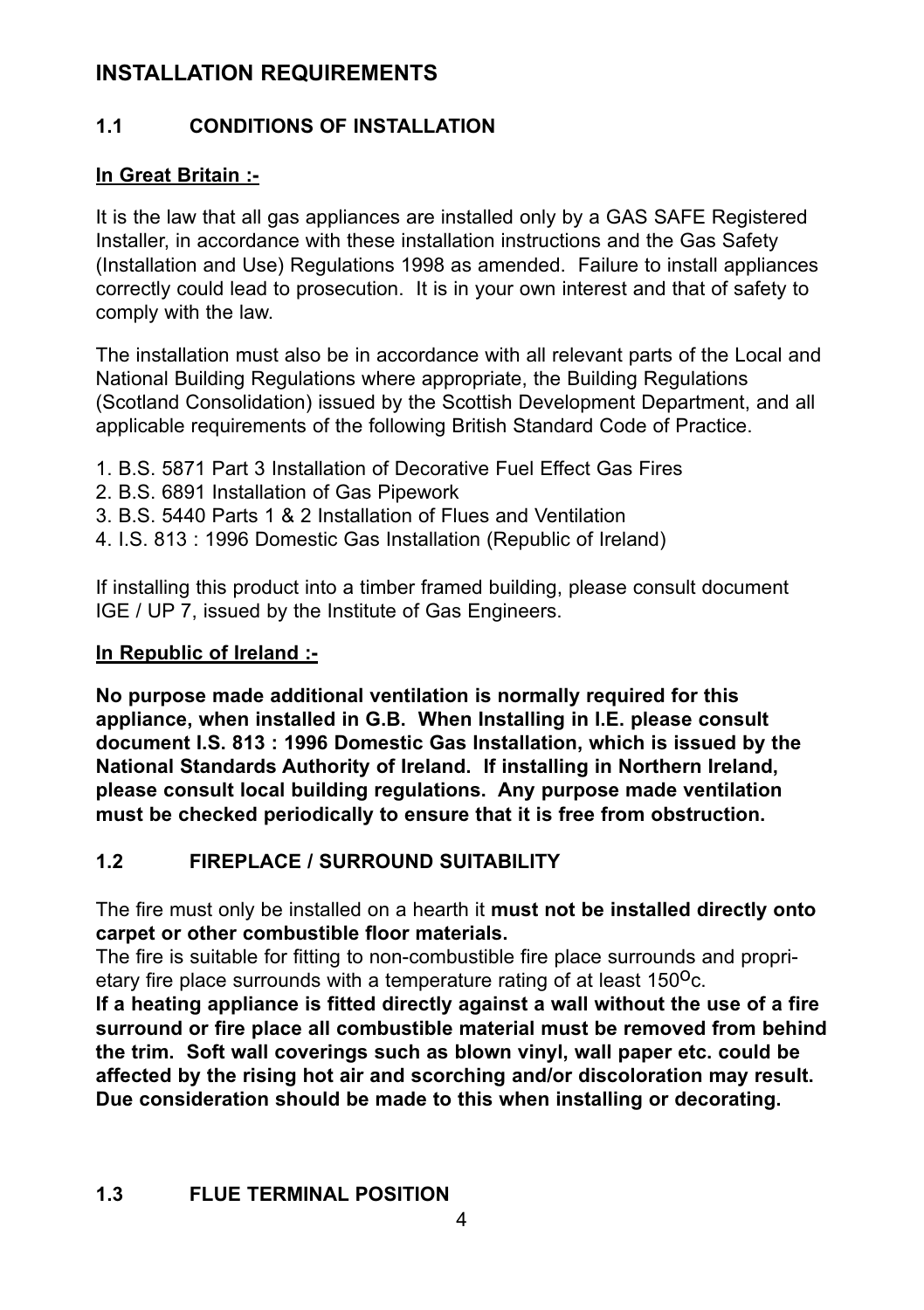**The minimum acceptable dimensions from the flue terminal to obstructions and ventilation openings are shown below and listed in the table It is important that the position of the flue allows the free passage of air across it at all times. The minimum acceptable space from the flue terminal to obstructions and ventilation openings are specified below (Fig. 2)**

**Fig. 2**



#### **DIMENSION TERMINAL POSITION MINIMUM DIMENSION**

| Α  | Directly below an opening, air brick,<br>opening window       | 300mm (12in) |
|----|---------------------------------------------------------------|--------------|
| в  | Above an opening, air brick,<br>opening window                | 300mm (12in) |
| C  | Horizontally to an opening, air brick,<br>opening window etc. |              |
| D  | Below gutters, soil pipes or drain pipes                      | 300mm (12in) |
| Е  | <b>Below eaves</b>                                            | 300mm (12in) |
| F  | Below balconies or car port roof                              | 600mm (12in) |
| G  | From a vertical drain pipe or soil pipe                       | 300mm (12in) |
| н  | From an internal or external corner                           | 600mm (24in) |
| п  | Above ground roof or balcony level                            | 300mm (12in) |
| J  | From a surface facing the terminal                            | 600mm (24in) |
| Κ  | From a terminal facing the terminal                           | 600mm (24in) |
| L. | From an opening in the car port                               | 1200m (48in) |
| M  | Vertically from a terminal on the same wall                   | 1500mm(59in) |
| N  | Horizontally from a terminal on the<br>same Wall              | 300mm (12in) |
| Ο  | <b>NOT APPLICABLE</b>                                         | N/A          |
| P  | <b>NOT APPLICABLE</b>                                         | N/A          |
| Q  | <b>NOT APPLICABLE</b>                                         | N/A          |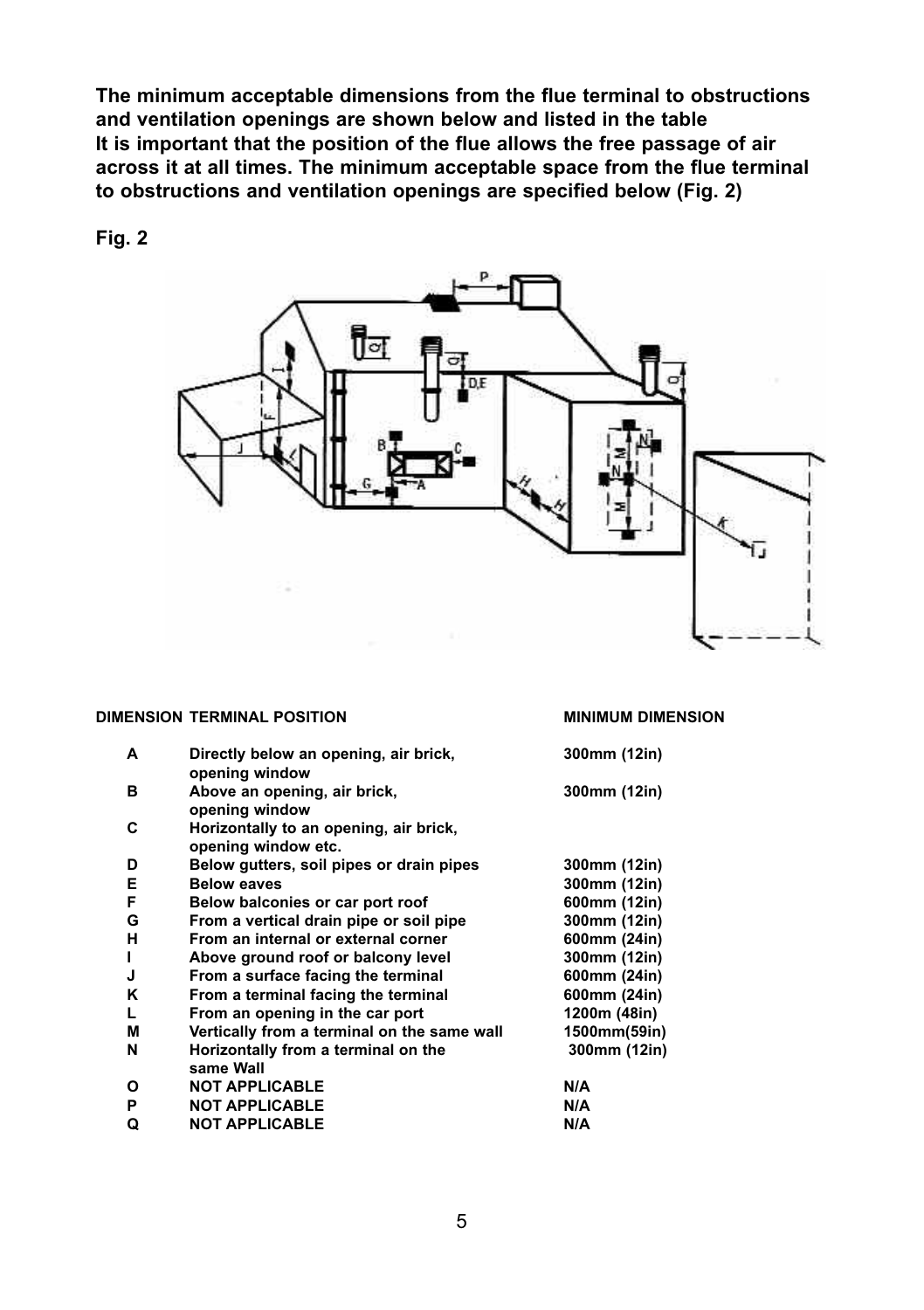#### **1.4 SHELF POSITION**

The fire may be fitted below a combustible shelf providing there is a minimum distance of 200mm above the top of the fire and the shelf does not project more than 150mm. If the shelf overhangs more than 150mm the distance between the fire and the shelf must be increased by 15mm for every 25mm of additional overhang over 150mm.

#### **1.5 HEARTHS**

This appliance must only be installed on to a level concrete or non-combustible hearth. The feet must not be removed when installing directly onto a hearth.The hearth material must be a minimum thickness of 13 mm with the outer perimeter of the hearth panel at least 50 mm above the floor level, to discourage the placing of carpet or other floor coverings over it. The hearth **must** be fitted symmetrically about the fire opening and have a minimum width of 760 mm and a minimum projection of 350 mm forwards from the fire opening.

#### **SECTION 2 INSTALLATION OF FIRE**

#### **2.1 UNPACKING THE FIRE**

Carefully lift the fire out of the carton. Remove the loose item packaging carefully from the the pack. Check the contents as listed :-

#### **DO NOT UNDER ANY CIRCUMSTANCES USE THIS APPLIANCE IF THE GLASS PANEL IS BROKEN OR NOT SECURELY FIXED TO THE FIREBOX.**

Packing Check List

Pack 1 of 1

- 1off Combustion chamber / burner assembly<br>1off 2 piece fuel-bed set (packed in seperate
- 2 piece fuel-bed set (packed in seperate carton)
- 1off Flue pipe and flue terminal unit
- 1off Installation & Maintenance Instruction Book<br>1off Iser Instruction Book
- User Instruction Book
- 1off Loose items pack
- 1off Cooler plate
- 2off Brass finials to be screwed into casting upon commisioning
- 2off Decorative side trims & 4 off side trim fixing screws

Pack 2 of 2

1off Cast iron canopy assembly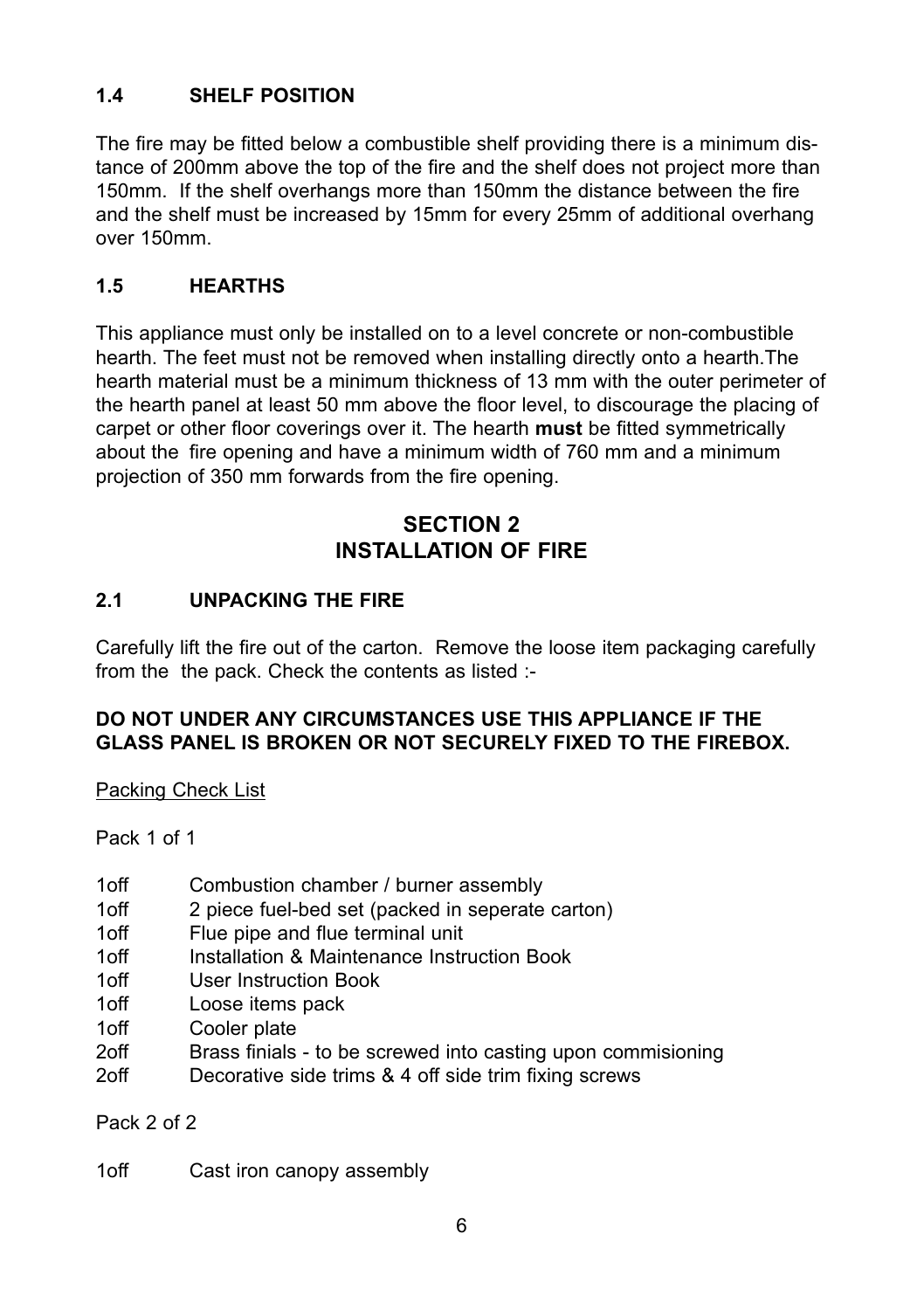#### **2.2 PREPARATION OF THE WALL**

The appliance and flue pipes must be installed at right angles to the mounting wall. The appliance itself should be installed vertically against a flat wall. Where an uneven wall surface is found, appropriate action should be taken to ensure that the appliance is not stressed or does not distort when installed.

Ensure that the floor surface onto which the appliance is mounted onto is flat, and the hearth size conforms to the requirements of section 1.5 on page 6.

The minimum height from the floor to the centre of the flue is shown on fig. 3 below.



A min / max sized opening with a flat rear face between the fire opening and flue outlet terminal is shown below. (fig 4).



**Fig. 3**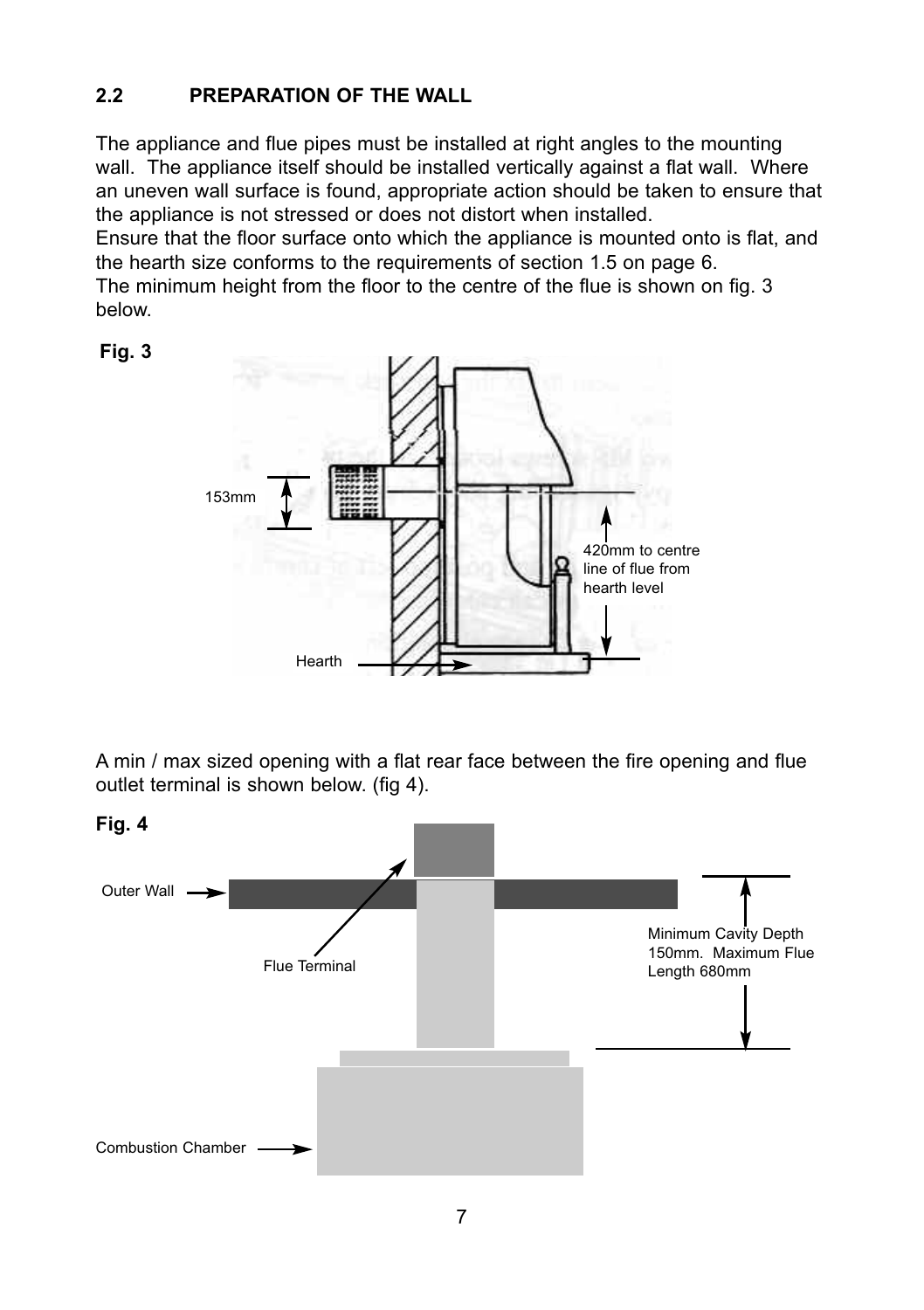#### **2.3 PREPARATION OF THE FLUE HOLE**

- a) Mark the position of the centre of the flue on the inner wall.
- b) Cut hole for outer flue pipe. There are two possible methods to achieve this, either core drill or via hammer and chisel.
- c) To core drill, proceed as follows :-

Drill a pilot hole through the wall, in position as specified in figure 4.

Using a 6" core drill, drill the flue hole.

To Hammer and chisel, proceed as follows :-

Mark the position of the centre of the flue pipe as specified in figure 4.

Mark the position of the hole around this point.

Chisel out the area as marked on the wall.

We then recommend that a cardboard cylinder is placed around the flue pipe and inserted in the chiselled out hole whilst making good.

#### **NOTE :- If the appliance is to be installed into a building under construction, it is recommended that a non-corrosive metal tube of 6" diameter be inserted into the position of the hole as specified on page 7.**

Prior to installing the combustion chamber and flue pipe assembly, ensure the decorative side trims are secured with the screws as shown below in Fig. 5 a

#### **Fig. 5a**

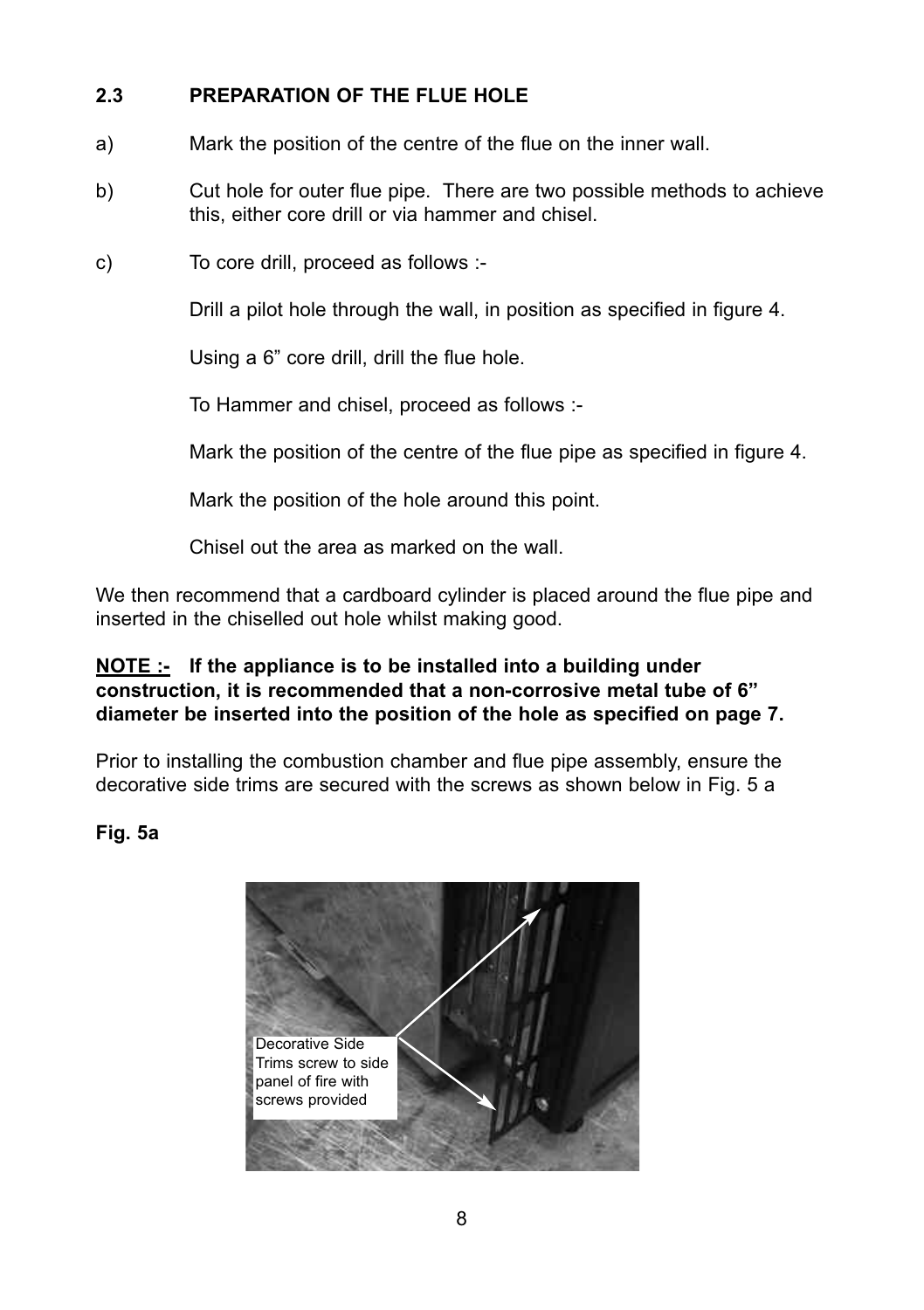#### **2.4 PREPARATION OF THE FLUE PIPES**

- a) Measure the wall thickness and add on 110mm, to give the correct length of the flue.
- b) Mark this dimension onto the flue pipe, measuring from the end at which the terminal is located.
- c) Cut off surplus flue length that is not required, and remove any burrs from the edges with a burr knife or file.
- d) Push the flue pipe / terminal assembly firmly into the rear of the combustion chamber as shown below in Fig. 5a, **ensuring that the flue pipe flange is at the top.**
- e) Drill 3 off holes, through outer flue pipe and into the mounting spigot, and screw flue pipe and terminal assembly into place, as shown below in Fig. 5b



IMPORTANT NOTE : THE FLANGE SEAL OF THE FLUE PIPE ASSEMBLY MUST BE MOUNTED AT THE TOP OF THE FLUE PIPE

#### **IMPORTANT : DO NOT CUT FLANGED ENDS OF FLUE PIPE & ENSURE THE PIPES ARE CUT SQUARELY.**

f) Using mortar or sealing compound, seal the outer flue pipe to the out side surface of the wall, (See Fig. 6 for position of mortar).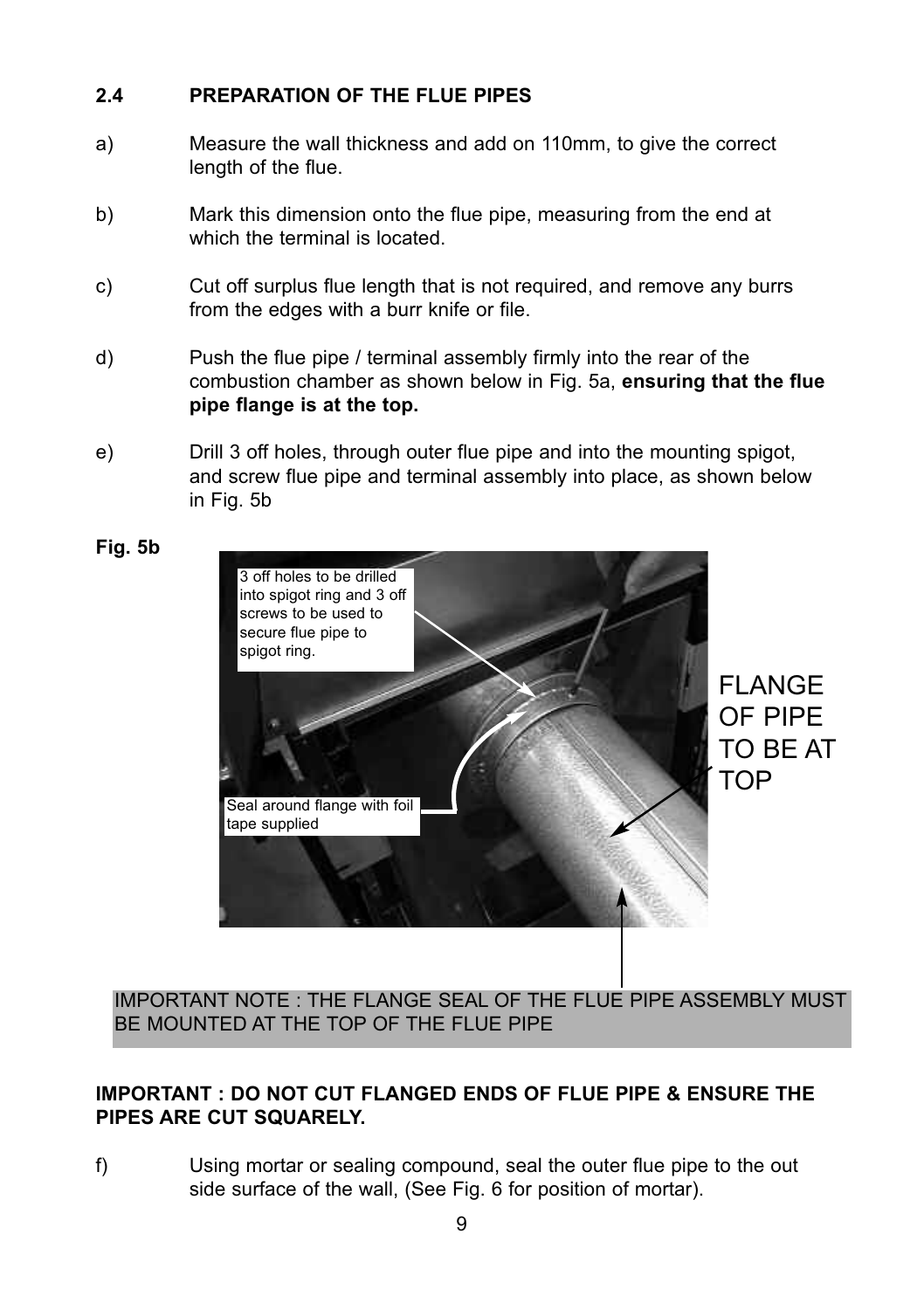

Position of Mortar or Fire Cement Seal around Flue terminal

#### **Fig. 6**

#### **2.5 INSTALLATION OF THE GAS SUPPLY**

a) An 8mm restrictor elbow is supplied fitted to the product for the connection of the gas supply. This elbow is situated on the right hand side of the product when viewed from the front. It is therefore suitable for rear or right hand side gas supply. See Fig. 7 below.



**Note : Before breaking into the gas supply a pressure drop test should be carried out to establish that the existing pipework is sound.**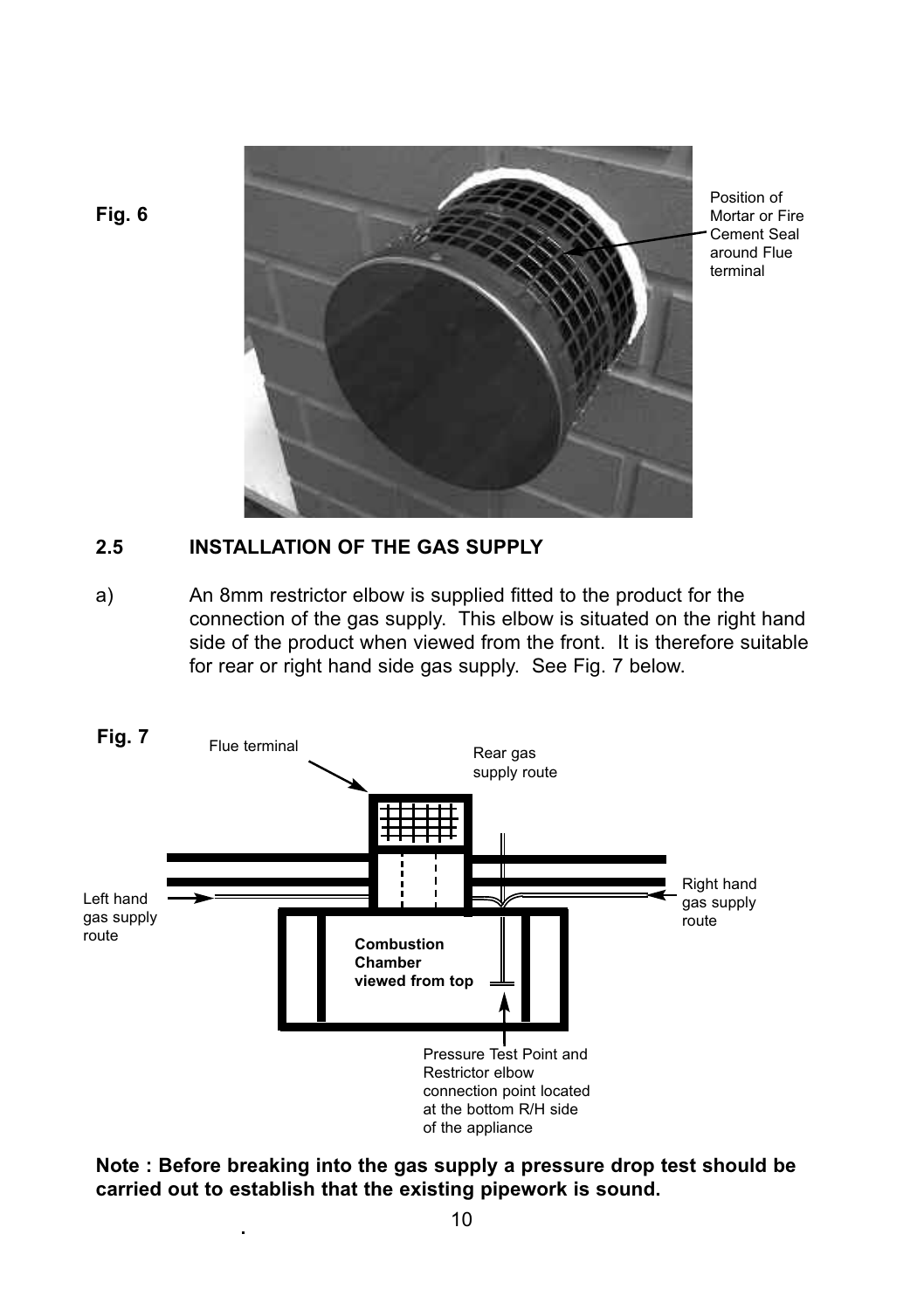- b) Before making the final gas connection, thoroughly purge the gas supply pipework to remove all foreign matter, otherwise serious damage may be caused to the gas control valve on the fire. Failure to purge the gas supply will invalidate the guarantee.
- c) The gas connection should be made to the appliance inlet elbow to using 8mm rigid tubing.
- d) Remove the pressure test point screw from the inlet elbow and fit a manometer.
- e) Turn on the main gas supply and carry out a gas tightness test.
- f) To light the appliance, refer to section 3.2 on pages 15 to 17.

**NOTE : Please ensure that the battery that has been disconnected at the factory prior to packing is re-connected. The battery is located at the bottom L/H/S of the combustion chamber, attach the flying lead to it**

- g) Check that the gas pressure is **20.0 mbar (+/- 1.0mbar) 8.0 in w.g.(+/- 0.4 in w.g.)**
- h) Turn off the fire, remove the manometer and refit the pressure test point screw. Check the pressure test point screw for gas tightness with the appliance turned on using a suitable leak detection fluid or detector.

#### **2.6 SECURING OF THE COMBUSTION CHAMBER TO THE WALL**

a) The combustion chamber should be secured to the wall using the 4 off screws and rawlplugs provided. Drill 4 off 6.0mm diameter holes into the wall behind the product as shown below in Fig. 8

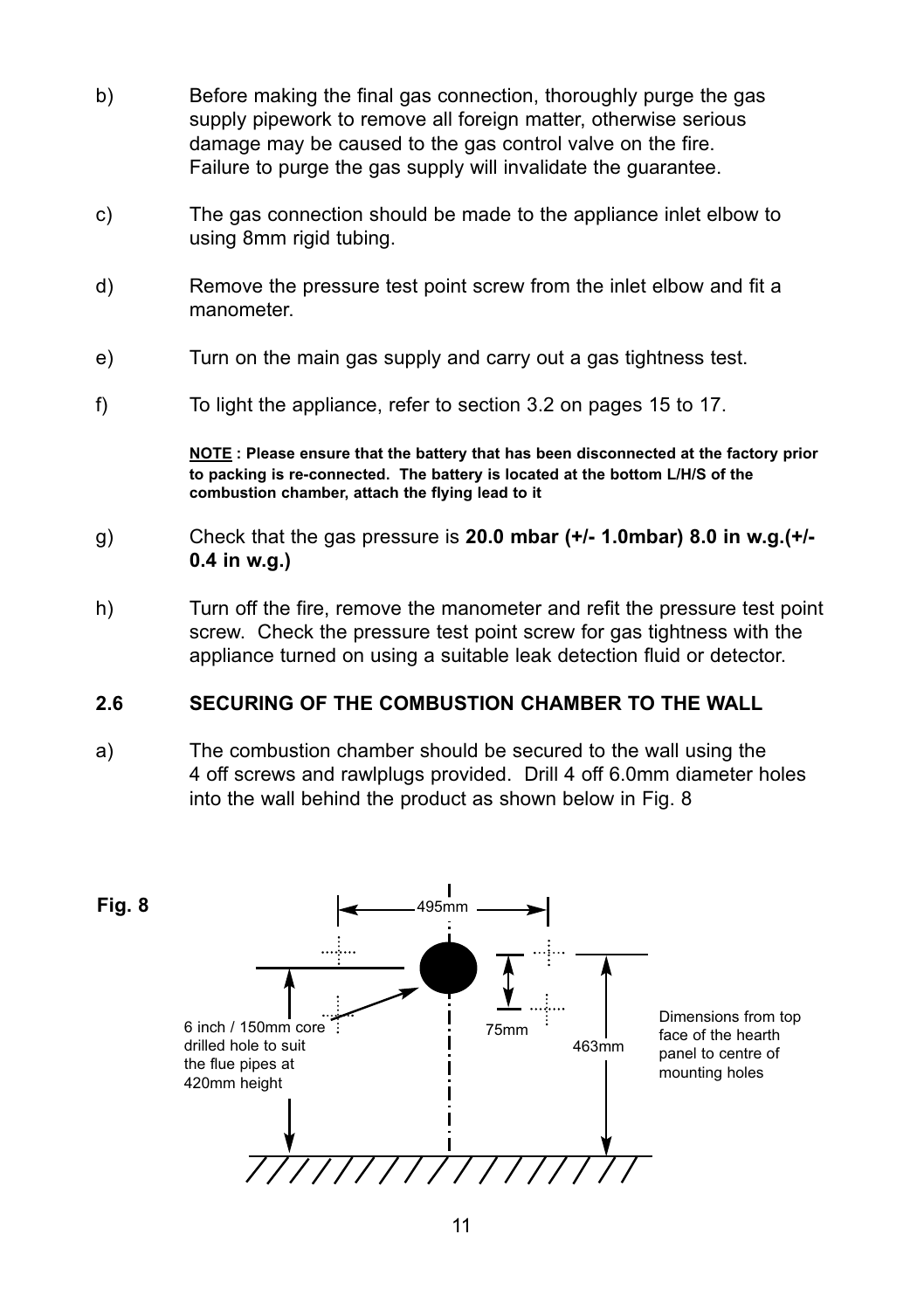- b) Fit the rawlplugs into the 6mm holes.
- c) Clip the cooler plate into the bottom central fixing and into the left hand and right hand mouning brackets (the same brackets used in section d) below)
- d) The mounting brackets are attached to the rear of the combustion chamber, position the product against the mounting wall and using a long philips screwdriver, secure the 2 off screws into the wall behind the product.

**NOTE : In England & Wales, the building regulations require that a terminal guard should be fitted if the terminal could come into contact with people near the building or be subject to damage. BFM Europe also recommend the fitting of a flue terminal guard where regulations do not demand that it be fitted. A suitable flue terminal guard can be obtained from BFM Europe Ltd. quoting part no. 70-46560**

#### **2.7 FITTING THE OPTIONAL EXTRA TERMINAL GUARD**

With the flue terminal in position, place the terminal guard over the top of the flue terminal and mark the position of the holes on the outer wall. Remove the terminal guard and drill the 4 off 6 mm holes. Insert the rawl plugs into the drilled holes, replace the terminal guard over the top of the flue terminal and attach to the wall using the No.12 x 40mm screws provided with the terminal guard. See Fig. 9 below.

#### **Fig. 9**

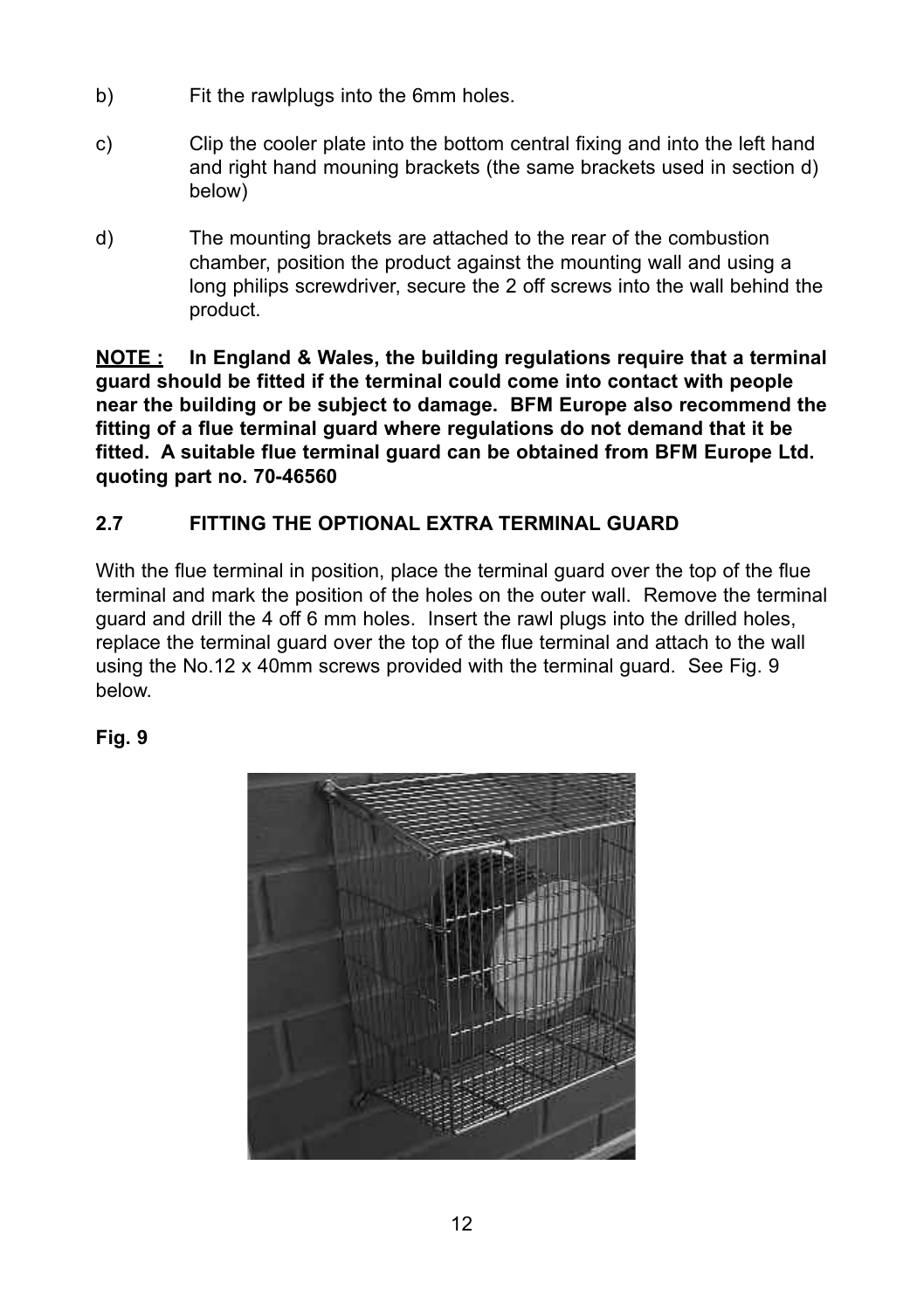#### **2.8 REMOVING / RE-FITTING THE GLASS FRAME ASSEMBLY**

a) The glass frame is held in position by hooking the top flange over the combustion chamber opening at the top as shown in Fig. 10 below.



- b) The assembly is then secured to the bottom of the combustion chamber by the two hinge clamp brackets as shown below in Fig. 11. These are clamped together to form the seal between the glass frame assembly and the combustion chamber.
- **NOTE : Always ensure that a consistent seal between the combustion chamber and the glass frame is achieved.**
- **Fig. 11**

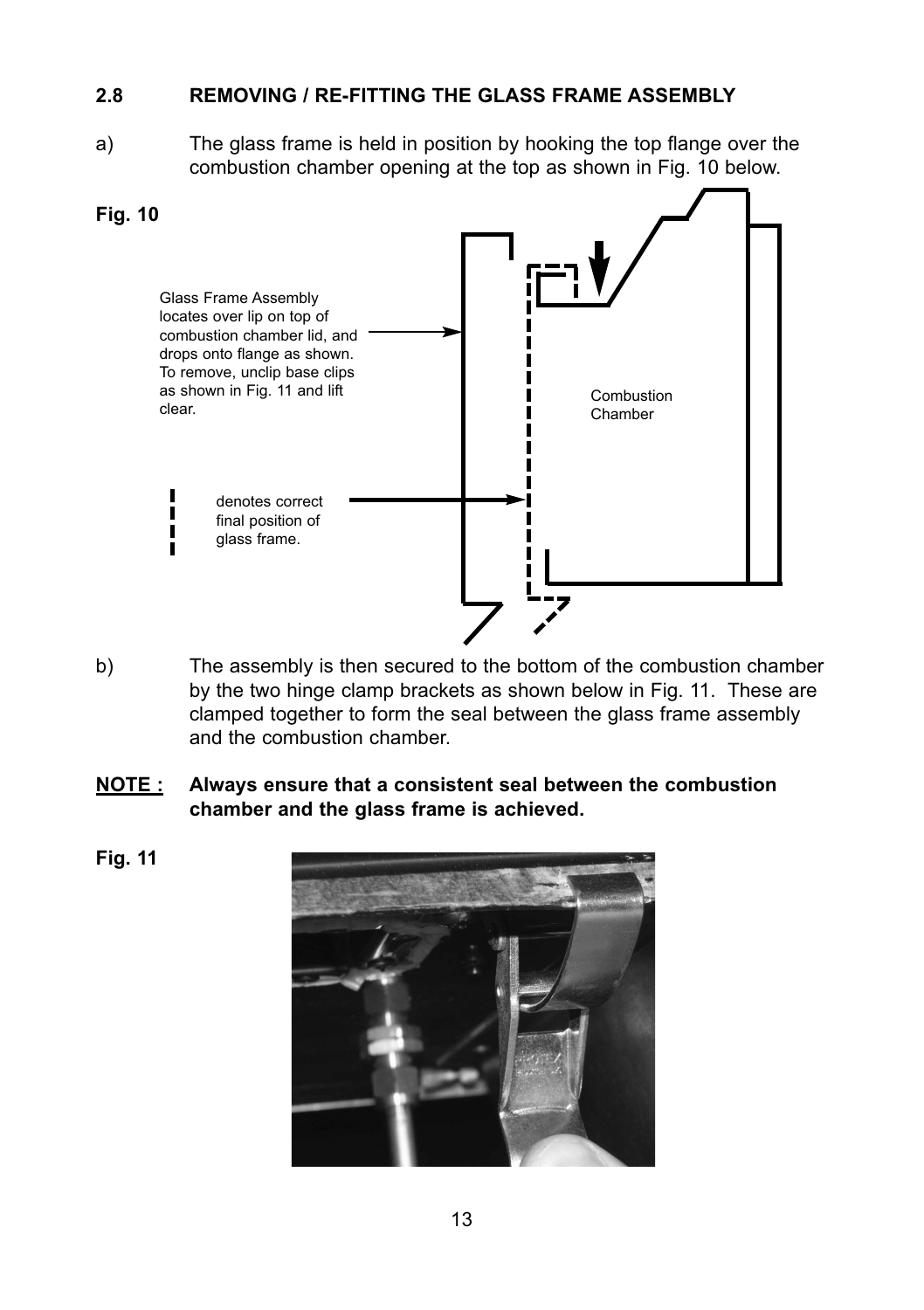#### **SECTION 3 ASSEMBLING FUEL BED AND COMMISSIONING**

#### **3.1 FITTING THE FUELBED**

**NOTE : The position of the fuel-bed components are critical to the performance of the product. Therefore please ensure that the fuel-bed components are positioned as described in the following section prior to requesting a service call due to soot build up, poor flame pattern etc.**

a) Place the fuel-bed rear section centrally in the combustion chamber as shown below in Fig. 12

#### **Fig. 12**



Retaining brackets for front coal form

b) Fit the front ceramic coal form in front of the burner, as shown below in Fig 13. Ensure that the front ceramic coal form is correctly located behind the retaining brackets at the L/H & R/H ends.



**Fig. 13**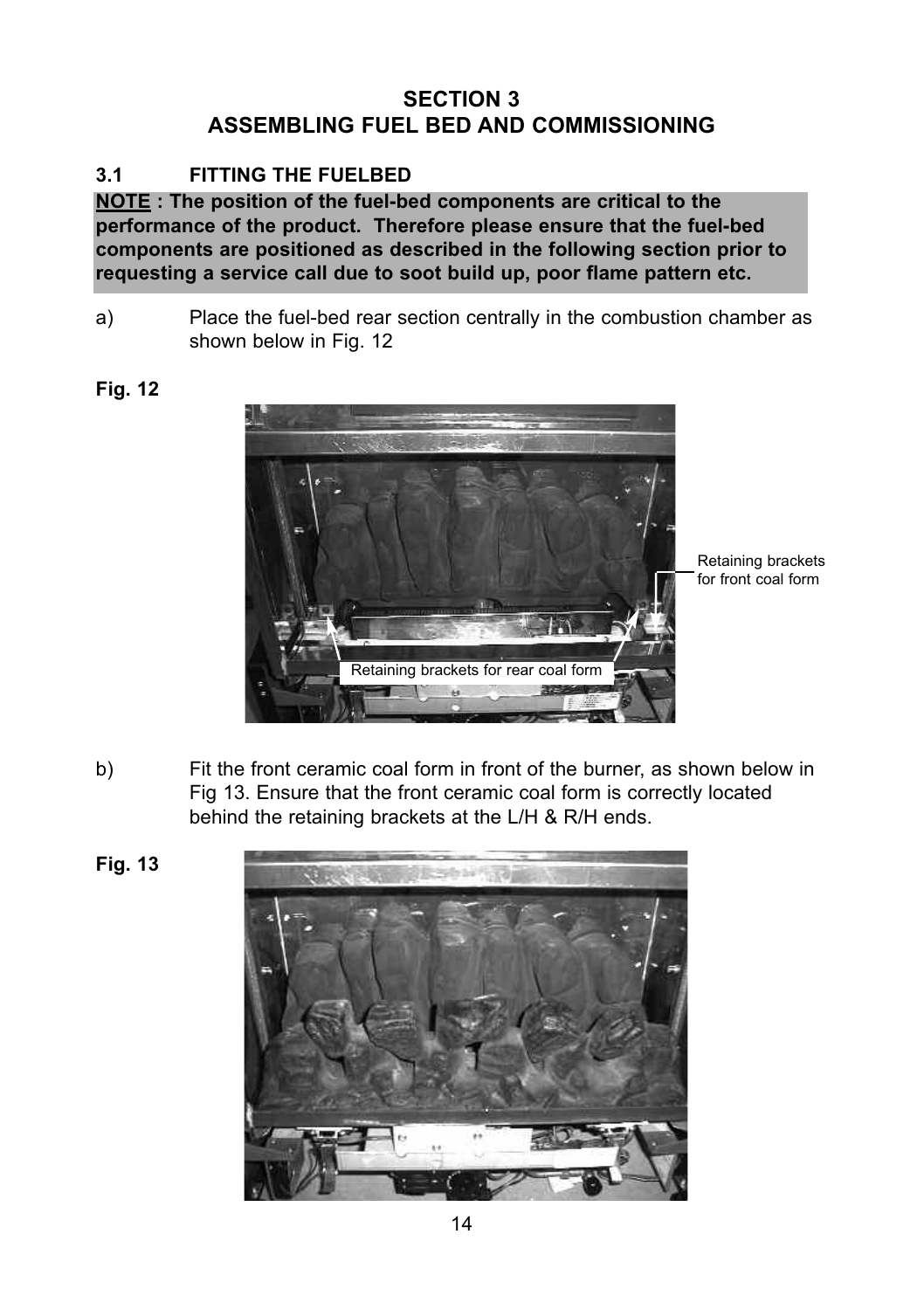**To ensure that the release of fibres from these R.C.F (Refractory Ceramic Fibre) articles is kept to a minimum, during installation and servicing we recommend that you use a HEPA filtered vacuum to remove any dust accumulated in and around the appliance before and after working on the appliance. When replacing these articles we recommend that the replaced items are not broken up, but are sealed within heavy duty polythene bags, clearly labelled as "RCF waste". RCF waste is classed as a "stable", non reactive hazardous waste and may be disposed of at a landfill licensed to accept such waste Protective clothing is not required when handling these articles, but we recommend you follow the normal hygiene rules of not smoking, eating or drinking in the work area, and always wash your hands before eating or drinking.**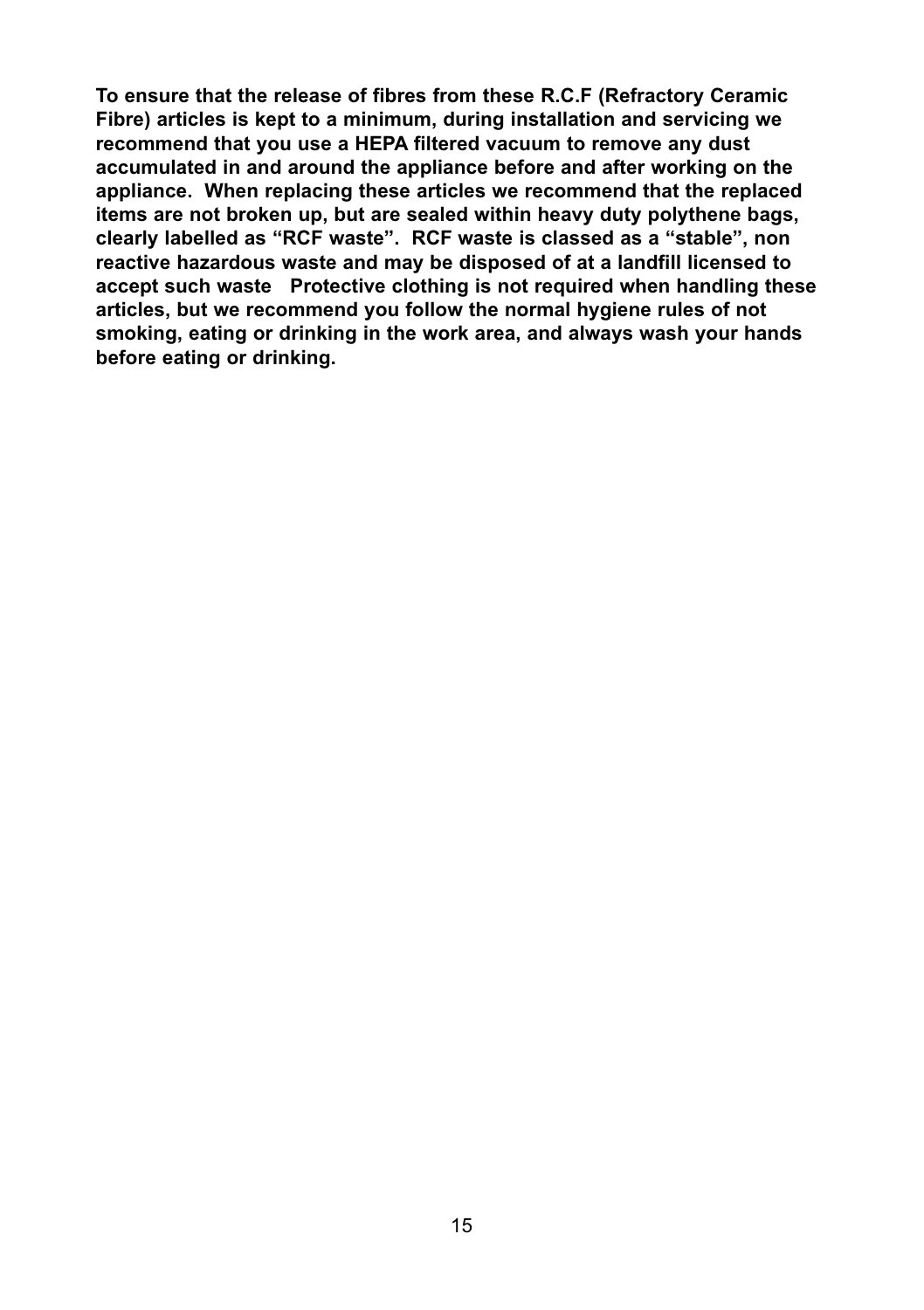Refit the glass frame as detailed in section 2.8, then light the appliance as detailed in section 3.2 below.

#### **3.2 LIGHTING THE APPLIANCE**

#### **IMPORTANT : IF THE BURNER IS EXTINGUISHED FOR ANY REASON YOU MUST ENSURE THAT YOU WAIT A FULL FIVE MINUTES BEFORE ATTEMPTING TO RE-LIGHT THE FIRE.**

#### **Fig. 14**



Knob

a) Locate the control valve on the appliance, it is situated below the combustion chamber in the centre. There are two control knobs on the appliance, the left control knob controls the pilot ignition, the right hand control knob controls the main burner. This appliance is designed to run with the pilot permantly running, and the touch control can then be used to light the main burner, and control the gas rate between high and low. See Fig. 14 above for layout of controls.

Knob

- b) Depress the left control knob and rotate it anti-clockwise to the position marked pilot. (a click will be heard). Hold in the control knob for a few seconds whilst the air is purged from the supply pipe. Bring the knob back to its start position and turn it several times to the pilot position. The pilot should light. Hold in the control knob for at least 10 seconds to allow the thermocouple to heat up. Release the control knob. If the pilot fails to light, repeat the procedure as detailed above.
- c) Turn the left hand control anticlockwise to the large flame position and this allows the gas flow to enter the main burner section of the control valve. The main burner can then be controlled either manually on the valve or by the touch control switch, located at the bottom of the right hand side panel.

#### d) **To adjust the heat input manually** :-

With the pilot lit as detailed in section c) turn the right hand control knob anticlockwise to the X position (see Fig. 14 above). This allows gas to enter the main burner and be ignited by the pilot flame. Once the main burner has been lit, the right hand control knob can be adjusted to any position between the large flame (5.45kW heat input) position and the small flame (2.05kW heat input) position.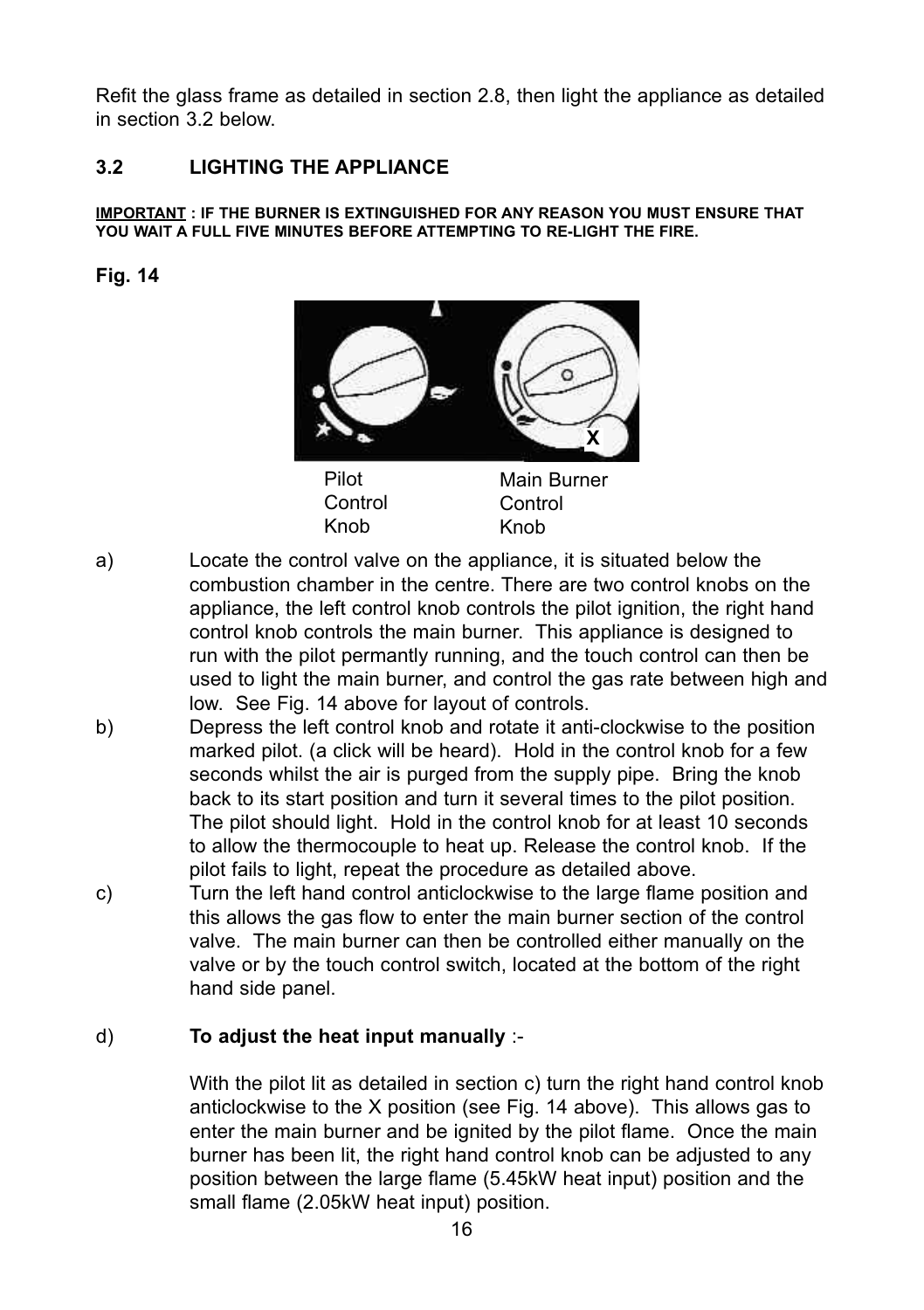#### e) **To adjust the heat input via the touch control :-**

Press the "up" button to light the main burner and adjust the heat input to the maximum setting. (5.45kW heat input). Press the "down" button to reduce the heat input to the minimum setting (2.05kW heat input). **If the low button is pressed and held continuously, the fire will go pass the minimum setting and extinguish the flames completely**. See Fig. 15 below.

$$
Fig. 15
$$

"Up" button to increase heat input

"Down" button to decrease heat input or turn off main burner



- **NOTE : The touch control does not light the pilot, it only lights the main burner when the pilot flame is established and regulates the heat input between high and low.**
- f) Check that the gas pressure is **20.0 mbar (+/- 1.0mbar) 8.0 in w.g.(+/- 0.4 in w.g.) with the main burner operating on "high".**

#### **To turn off the main burner :-**

 $\alpha$ ) Turn right hand control knob clockwise to the position marked  $\bullet$ or press the down button on the remote handset until the flame extinguishes, at this point a clicking noise will be heard from the motor.

#### **To turn off the pilot flame :-**

- h) Turn left hand control knob clockwise to the position marked **O** and the pilot flame will extinguish.
- i) After ensuring that the fire is safe to use it should be left on high position to fully warm up. During this time a slight odour may be noticed, this is due to the "newness" of the fire and will soon disappear.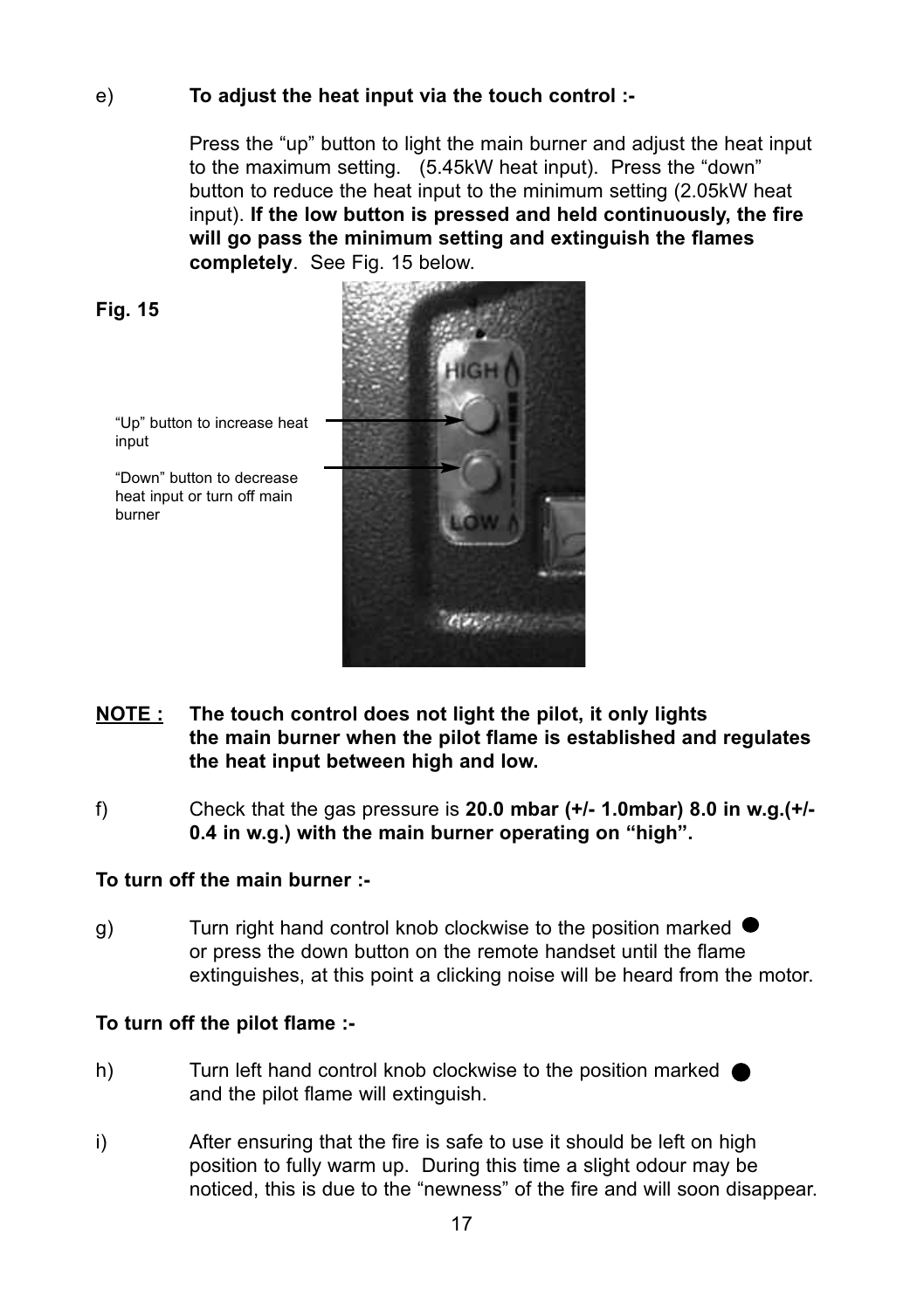**AFTER THE PILOT FLAME HAS BEEN EXTINGUISHED, IF YOU WISH TO RE-LIGHT THE APPLIANCE YOU MUST WAIT AT LEAST FIVE MINUTES BEFORE TRYING TO RE-LIGHT THE APPLIANCE.**

**WHEN TURNING THE FIRE "OFF" PLEASE ENSURE THAT THE CONTROL VALVE IS TURNED TO THE "OFF" POSITION AND THE PILOT FLAME IS EXTINGUISHED. DO NOT LEAVE THE PILOT FLAME ONLY LIT. ENSURE THE ASHPAN COVER IS COOL BEFORE REMOVING.**

Finally, hand the Installation and Maintenance Instructions and the Users Instructions over to the customer and explain the operation of the fire.

**NOTE : THIS APPLIANCE IS DESIGNED TO WORK SAFELY AND EFFECTIVELY DURING ADVERSE WEATHER CONDITIONS. HOWEVER, DURING SUCH TIMES FLAME DISTURBANCE MAY BE NOTICED. THIS IS NORMAL AND DOES NOT EFFECT OR IMPAIR THE SAFETY OF THE APPLIANCE.**

#### **3.3 FITTING OF THE FENDER**

**Warning : Please take care whilst handling the fender as it's cast iron construction means it is a heavy item that can be difficult to manoeuvere**

a) Fit the fender by locating the two retaining brackets on the fender into the slotted channel on the front of the combustion chamber

#### **3.4 FITTING OF THE CANOPY**

**Warning : Please take care whilst handling the canopy as it's cast iron construction means it is a heavy item that can be difficult to manoeuvere**

- a) The canopy is held in position by two off retaining screws at each side.
- b) Fig. 16 below shows the position of the retaining screws for the canopy
- **Fig. 16**

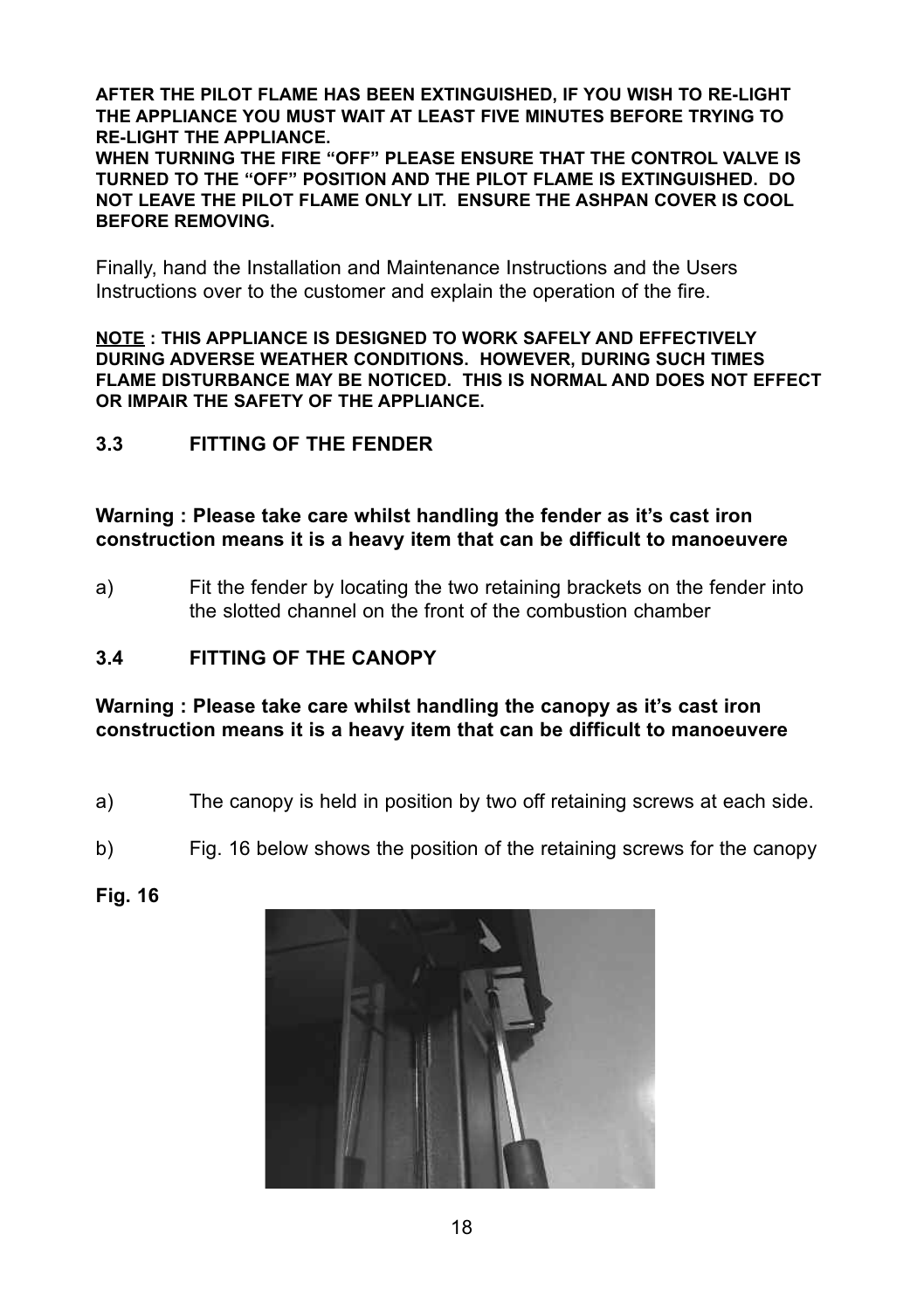#### **SECTION 4 MAINTENANCE**

#### **Servicing Notes**

**Servicing should be carried out annually by a competent person such as a GAS SAFE registered engineer. It is a condition of Flavel Fires 2 year guarantee scheme that this is carried out by a competent person i.e a GAS SAFE registered Engineer in accordance with these servicing notes. The condition of the ceramic coal forms should be checked and if necessary the whole set should be replaced with a genuine replacement set. After any servicing work a gas tightness check must always be carried out.**

#### **4.1 Removing the Burner Assembly from the fire.**

- 4.1.1 Isolate the gas supply.
- 4.1.2 Remove fender from the front of the fire, as described in section 3.3 on page 17
- 4.1.3 Remove the glass frame assembly from the fire, as shown in section 2.8 on page 13.
- 4.1.4 Remove the ceramic coal forms from the combustion chamber taking care not to damage them.
- 4.1.5 Remove the two M4 burner retaining screws, located at the front of each end of the burner.
- 4.1.6 Slide the burner off the rear injector and remove from the product.

#### **4.2 Removing the Control Valve from the fire.**

- 4.2.1 Isolate the gas supply.
- 4.2.1 Remove the fender as described in section 3.3, on page 17
- 4.2.2 Disconnect the pipe to the bulkhead fitting on the valve and disconnect the pipe on the valve which runs to the inlet elbow.
- 4.2.3 Loosen the pilot pipe, disconnect the ignition lead from the electrode and disconnect the thermocouple from the pilot assembly.
- 4.2.5 Remove the 2 off fixing screws which hold the valve mounting plate to its mounting bracket and lift the valve and its mounting plate away from the combustion chamber.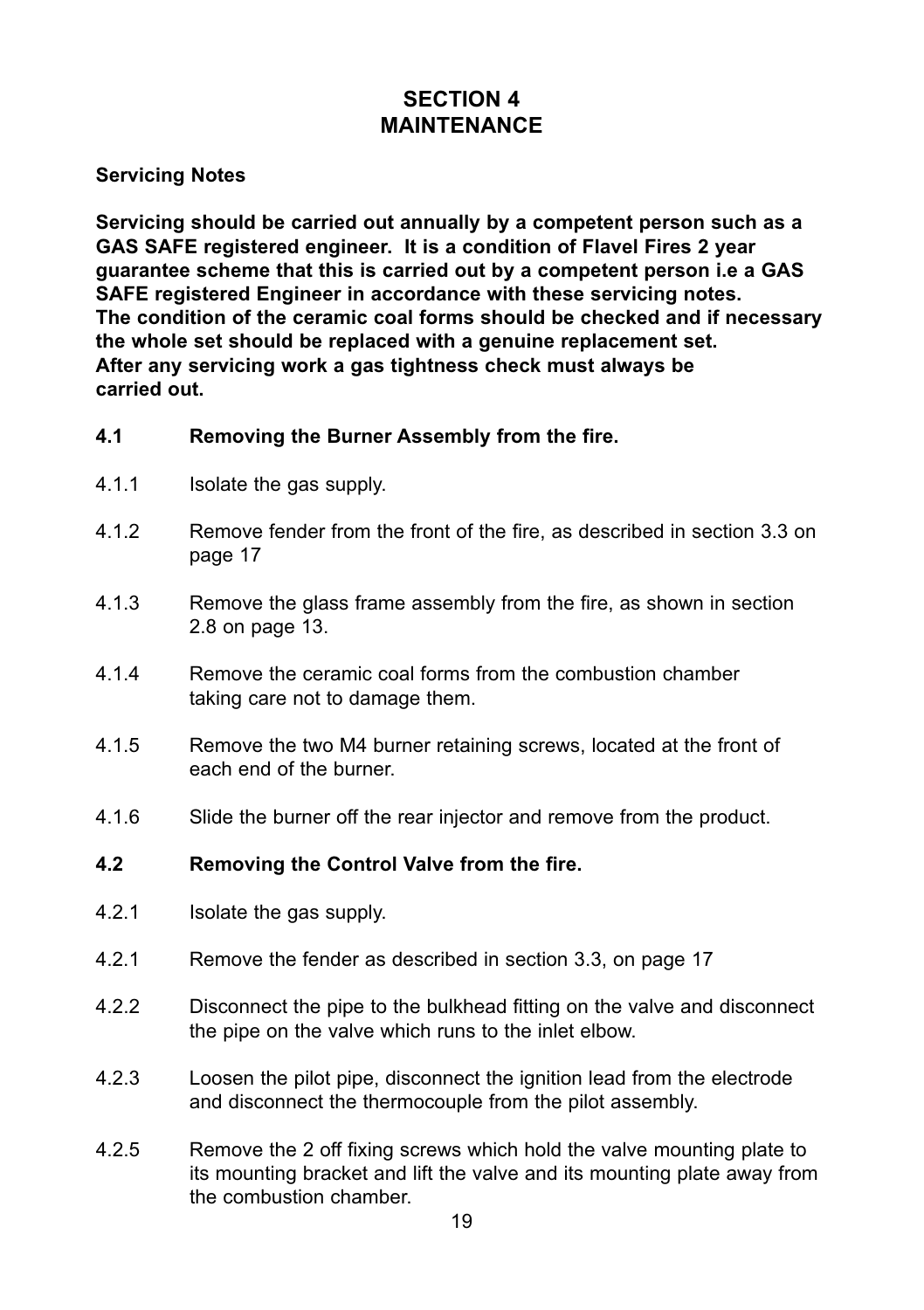- 4.2.6 Swap the valve mounting plate onto the new valve by unscrewing the two M5 nuts and bolts holding it in position .
- 4.2.7 Re-assemble with new valve in reverse order.

#### **4.3 Removing the Battery Pack**

- 4.3.1 Disconnect the wire from the battery pack, located at the bottom L/H/S of the combustion chamber.
- 4.3.2 Lift the battery pack out of its mounting cradle.
- 4.3.3 Re-fit the new battery pack in its cradle and re-fit the wire.

#### **4.4 Removing the Pilot Assembly**

- 4.4.1 Isolate the gas supply
- 4.4.2 Remove the fender as described in section 3.3, on page 17
- 4.4.3 Remove the glass frame assembly from the fire, as shown in section 2.8 on page 13.
- 4.4.4 Remove the ceramic coal forms from the combustion chamber taking care not to damage them.
- 4.4.5 Loosen the pilot pipe, disconnect the ignition lead from the electrode, and remove the thermocouple from the pilot body.
- 4.4.6 Remove the two fixing screws which secure the pilot assembly to the pilot mounting panel in the base of the combustion chamber.
- 4.4.7 Remove the pilot assembly.
- 4.4.8 Re-assemble with an new pilot assembly, and gasket, ensuring that an even seal around the pilot assembly is obtained. Carry out a gas tightness test after re-assembly.

#### **4.5 Replacing the Touch Control Switch**

- 4.5.1 Remove the right hand side panel from the fire. Remove the touch control switch by releasing the nuts that hold it in position on the inside face.
- 4.5.2 Remove the connecting wires from the top left hand side of the control valve.